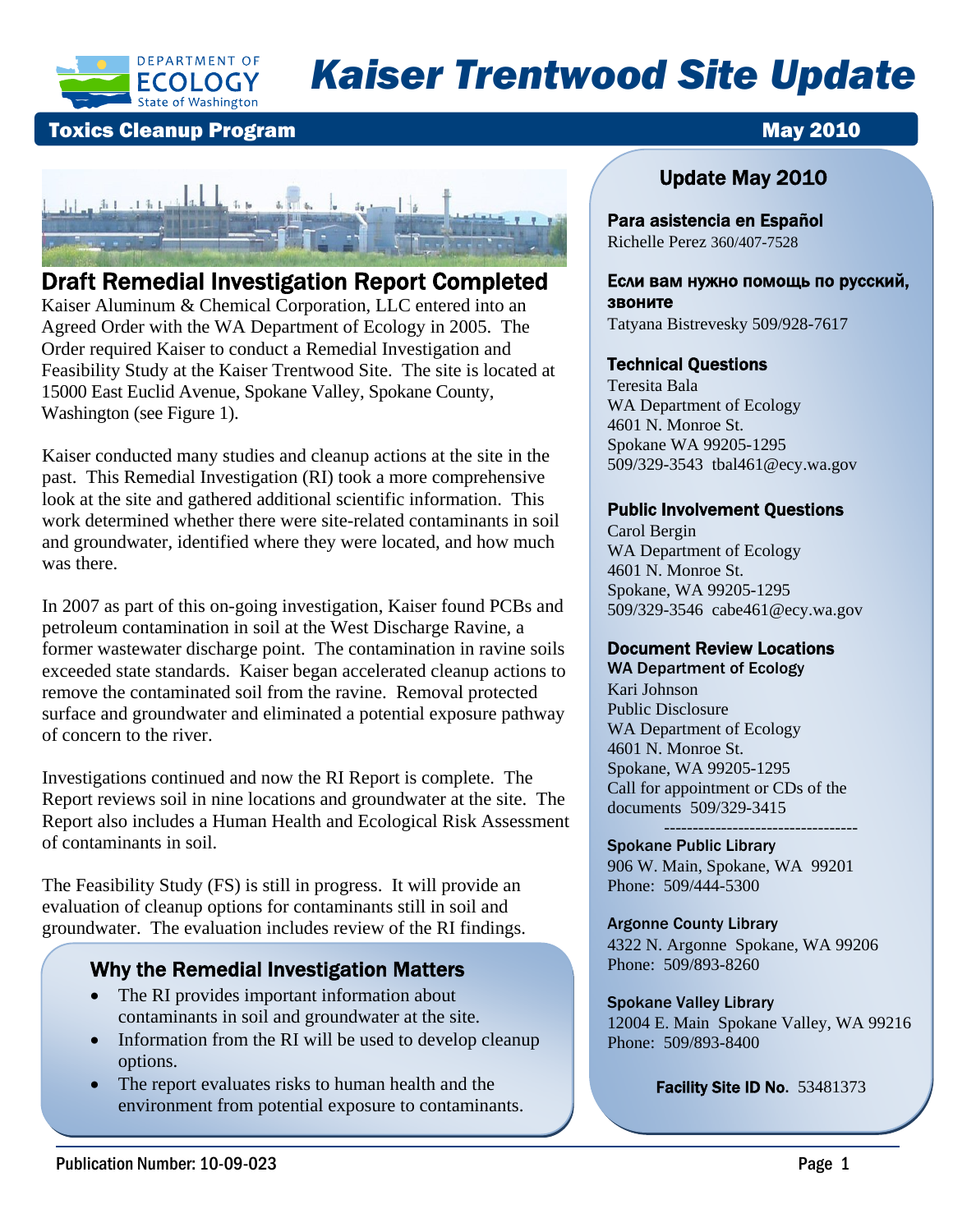### **Kaiser Trentwood Site May 2010**

#### Site Overview

The site covers nearly 512 acres and lies over the Spokane Valley-Rathdrum Prairie Aquifer. The site is north and east of the Spokane River.

The U.S. Government Defense Plant Corporation created the Trentwood facility in 1942 to produce aluminum for World War II aircraft. Kaiser leased the facility in 1946 and later purchased it along with the property.

The Trentwood facility now operates as an aluminum sheet and plate rolling mill. Polychlorinated biphenyl (PCB) oil, petroleum fuels, solvents, and chromium are some of the materials formerly used in connection with mill operations. Some wastes generated during past or present operations include wastewaters, chrome sludge, paint and solvent wastes, and black dross.

### The Remedial Investigation Report

The Report provides findings about soil and groundwater at the site. It also includes an evaluation of potential risks to human health and the environment from site related contaminants.

The report covers a large geographic area. Kaiser property includes a northern and southern parcel. These two parcels are separated by a piece of land owned by the Inland Empire Land Company.

The southern parcel houses Kaiser's industrial operations, and the northern parcel is currently undeveloped. The Report focuses on the southern parcel and covers the following nine areas:

- 1. Oil House
- 2. Industrial Wastewater Treatment Area
- 3. Oil Reclamation Building and surrounding area
- 4. Cold Mill/Finishing Area
- 5. Remelt/Hot Line Area
- 6. Oil Reclamation to Wastewater Transfer Lines Area
- 7. Truck Shop Area
- 8. Discharge Ravines Area
- 9. Buffer Area

The documents associated with the RI are contained in five binders:

- 1-2 Draft Final Site-Wide Groundwater Remedial Investigation Volumes I and II (Appendix F).
- 3-4 Draft Final Site-Wide Soil Remedial Investigation Volumes I and II (Appendices).
- 5 Draft Final Human Health and Ecological Risk Assessments focused on soil**.**

### Results of the Investigation

The investigation results cover a wide range of historical data and information, breakdown of geographic locations of the investigation, previous clean up actions taken, detailed analyses and summaries, contaminants of concern, potential exposure issues, and other pertinent details. A brief summary of groundwater and soil results are provided in the following paragraphs.

#### Groundwater Results

There are some small areas where free phase petroleum product is present on the water table during late summer and fall when the water levels are low. Kaiser recovered over 4,000 gallons of petroleum product as a result of actions taken since 1994.

Two trails of groundwater contamination called plumes are found at the site. The larger plume contains PCBs and originates in the Remelt area. There is no data that indicates the plume has reached the Spokane River.

The other plume encompasses two areas that are being contained with the current cleanup measures. It contains total petroleum hydrocarbons (TPH), which are mostly diesel and heavy oil, along with PCBs. Carcinogenic polycyclic aromatic hydrocarbons (cPAHs) and metals are also found with the petroleum plume.

Currently, actions are being taken to contain the PCB TPH plume and recover petroleum product.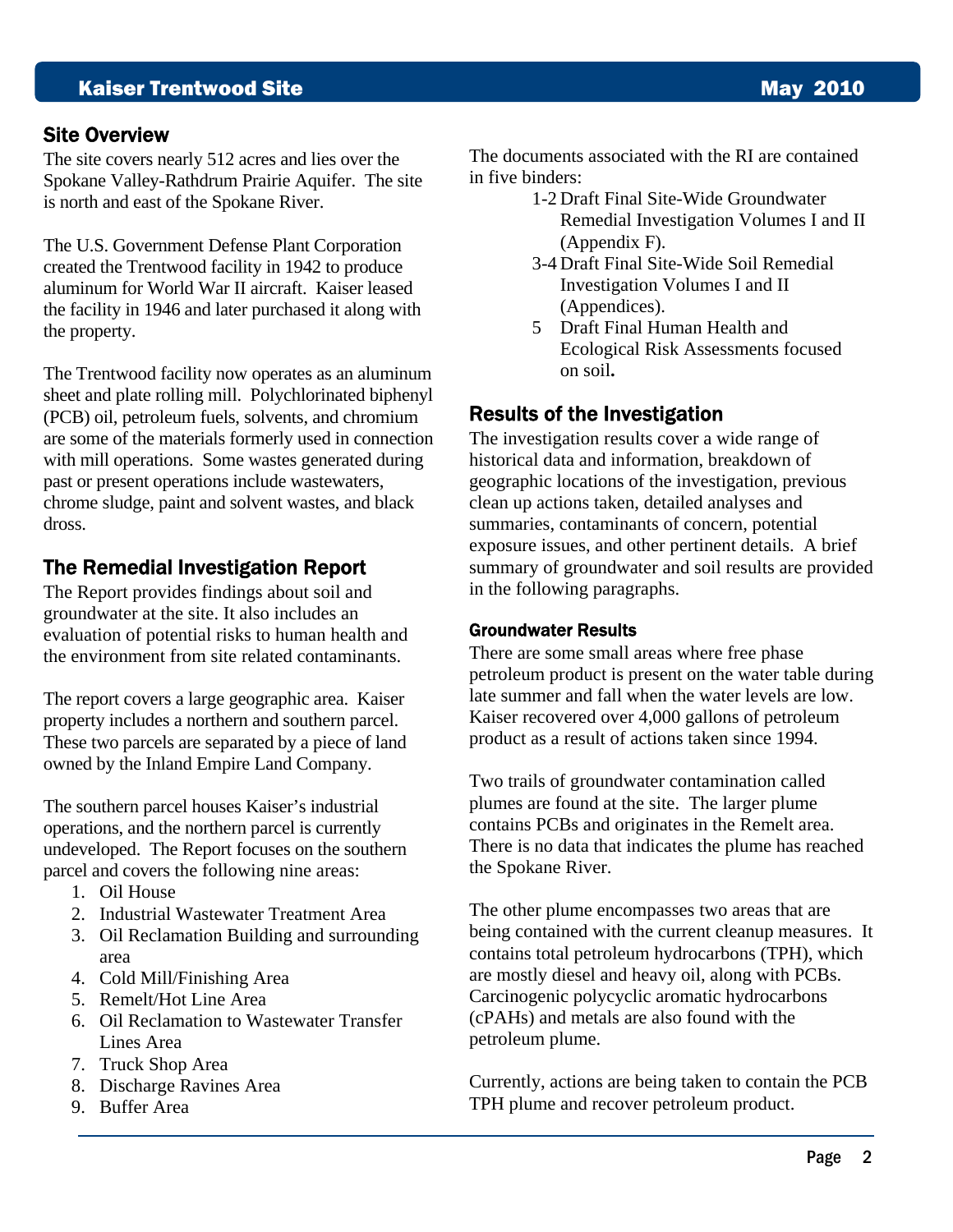### **Kaiser Trentwood Site May 2010**

#### Soil Results

Several contaminants found in soil still exceed state standards. Some contaminants exceed these standards throughout the site, others only in certain locations. The contaminants include:

- Diesel and heavy oil
- Gasoline
- PCBs
- cPAHs
- Metals (arsenic, chromium, lead, iron and manganese)

Additional cleanup actions that may be necessary to address containments in groundwater and soil will be discussed in the Feasibility Study which will be available for review by the end of 2010.

### Human Health and Ecological Risk **Assessments**

As part of the Remedial Investigation, a human health and ecological risk assessment was

conducted at the site. Twenty-five areas within the site were examined. The purpose of this assessment was to determine potential exposure to contaminants in soil. Potential exposure to groundwater contaminants are considered separately in the Remedial Investigation Report.

Results confirmed that more work needs to be completed to reduce potential human exposure to contaminants in soil and groundwater. Results also indicate there are no exposure risks to wildlife at the 25 areas studied within the site.

### What Happens Next?

Kaiser will continue working on the evaluation of cleanup options. The Remedial Investigation Report and Feasibility Study will be made available for a formal public comment period by the end of 2010.